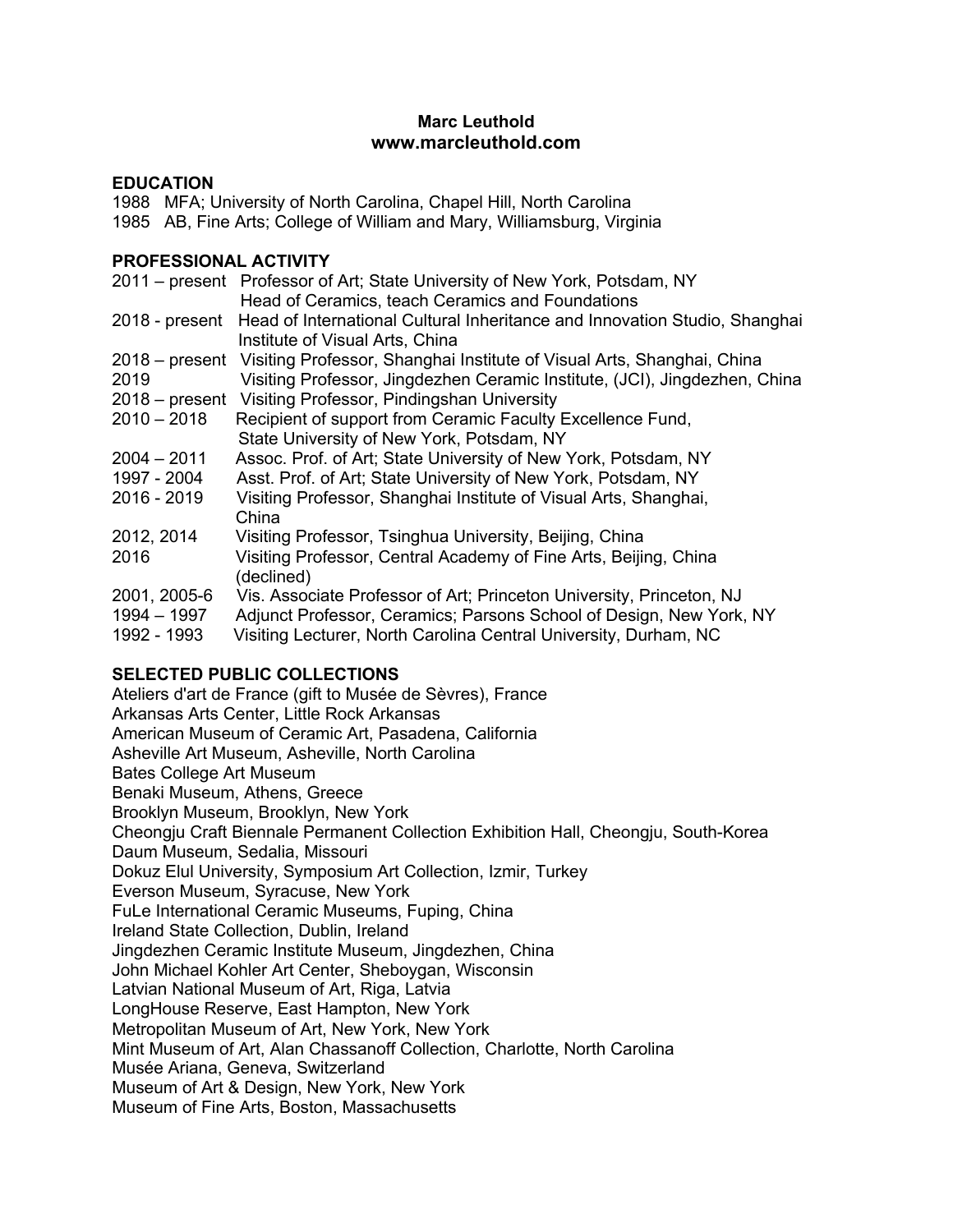# **SELECTED PUBLIC COLLECTIONS, continued**

Museum of Fine Arts, Houston, Texas Renwick Gallery, Smithsonian Museum of Art, Washington, D.C. Seto City Cultural Center, Seto City, Japan Shangyu Museum, Shauxing City, China Shanghai Institute of Visual Arts Museum, Shanghai, China World Ceramic Center, Icheon, South Korea Yingge Ceramics Museum, Taipei, Taiwan Yishu-8 Foundation, Beijing, China

## **SELECTED EXHIBITIONS**

- 2021 Korundi Art Museum, Swiss Ceramics, Rovaniemi, Finland
- 2021 Museum of Ratchaburi. D-Kunst Gallery, Sympo group exhibit, Thailand
- 2021 Terra Sculpture Gallery and Museum, Terra Sympo, Kikinda, Serbia, catalog
- 2020 Wutong Art Museum, group exhibition, mixed media installation
- 2020 Throckmorton Fine Arts, Transcendence, Asia Week exhibit, New York, NY
- 2020 SIVA Museum, SIVA Master Artists group exhibition, Shanghai, China
- $2019$   $37<sup>th</sup>$  Floor Museum, Shanghai Tower, Third International Woodfire Exhibition, China
- 2019 Saratoga Civic Center, Reveal, represented by Saratoga Clay Art Center, New York
- 2019 798 Gallery District, Blanc de Chine Award-winners exhibition, Beijing, China
- 2019 Japan-China Friendship Center, SIVA Master Artists, Tokyo, Japan
- 2019 Art Labor Gallery, Hand and Machine, duo-solo exhibit, with Li Lihong, Shanghai, China
- 2019 Throckmorton Fine Arts, Spirit and Soul, Asia Week exhibit, New York, NY
- 2018 China Art Museum, Faculty Exhibition, Shanghai, China
- 2018 Shanghai Art Fair, two-person exhibit with designer, Li Yang, Shanghai, China
- 2018 Museum of Fine Arts, New Acquisitions, Houston, Texas
- 2018 Tsinghua University Art Museum, *World Ceramic Survey*, Beijing, China
- 2018 Throckmorton Fine Arts, New York, NY
- 2018 Park Avenue Armory, Winter Antiques Exhibition, Represented by Throckmorton Fine Arts, New York, NY USA
- 2018 Yinge Museum, *Orientalia* in conjunction with IAC meeting, Taiwan
- 2018 Henan Museum of Art, "Exhibition of Ceramic Works by Foreign and Domestic Teaching Faculty at Institute of Pindingshan," Zhenzhou City, Henan, China, (Li You Yu curator)
- 2018 Stadtischen Galerie/Museum Im KULT Kulturzentrum, "Brennpunkt Keramik Zeitgenossiische Unikatkeramik der Sammlung Hannelore Seiffert," Neunkirchen, Germany
- 2018 Lake Placid Center of the Arts, *North Country Educators*, Lake Placid, NY
- 2018 Jingdezhen International Ceramic Center, *New Acquisitions*, Jingdezhen, China
- 2017 Rheinsburg Castle, *Roemhild International Symposium Artworks, 2008,'11, '15*, Rheinburg, Germany
- 2017 Douyunxuan Art Gallery, *Wood Fire Artworks*, Shanghai, China
- 2017 Saratoga Clay Arts Center, *Meeting of the Minds*, 2-person, Saratoga, NY
- 2017 Musée des Confluences, *Blanc de Chine Award Exhibition*, Lyon, France
- 2017 Shanghai Institute of Vis Arts, *2nd Wood Fire Festival*, Shanghai, China, catalog, also 2015
- 2017 Shangyu Museum, *1st Celadon Modern Shangyu international Ceramics*, Shangyu, China
- 2017 Swiss/Global Pavilion, *10th Cheongju International Craft Biennale*, Cheongiu, Korea
- 2016 Marianne Heller Gallery, *Marc Leuthold and Peter Callas*, Heidelberg, Germany
- 2016 View Art Center, *National Ceramics Invitational*, Old Forge, NY
- 2015 Municipal Art Museum, Uzice, Serbia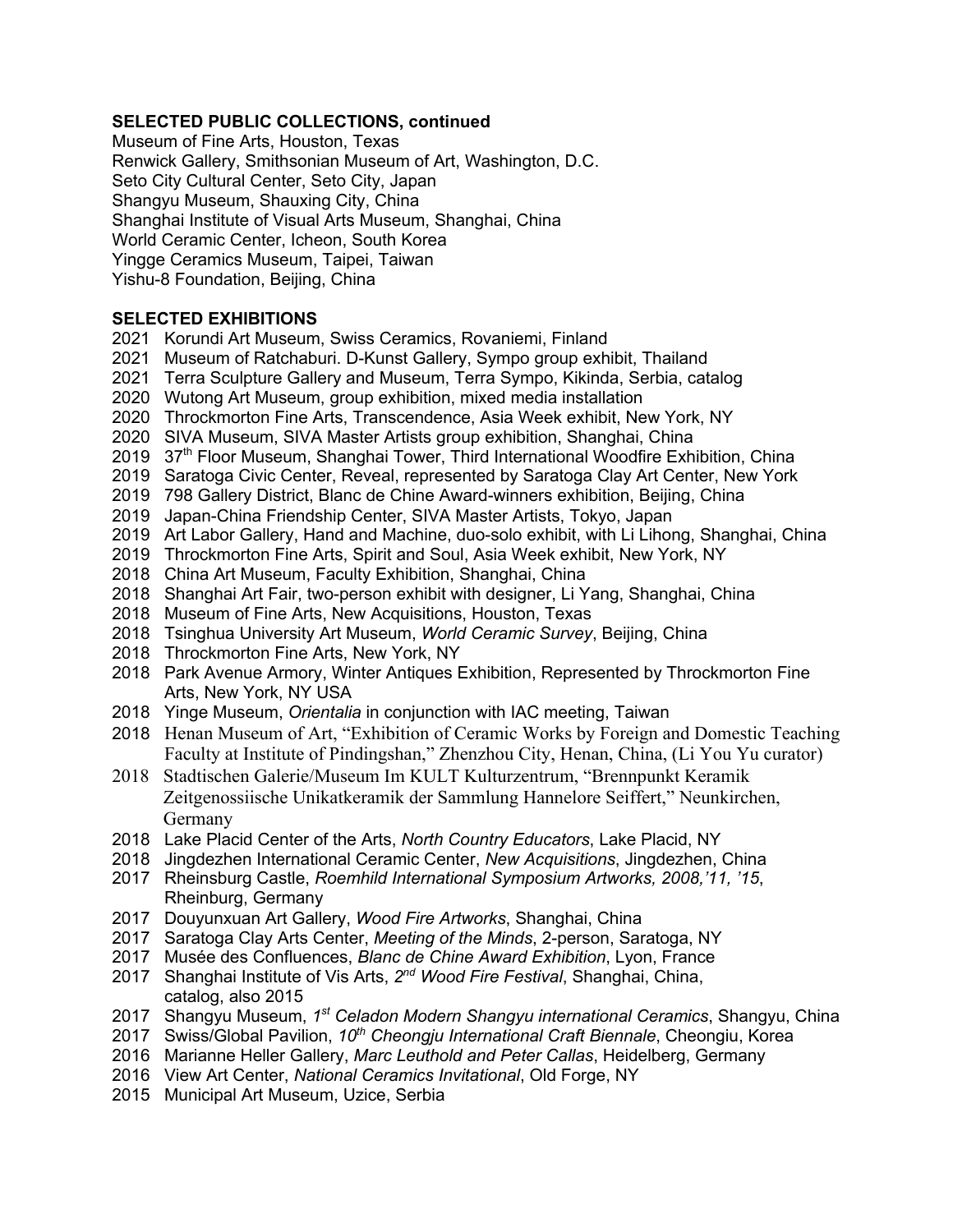#### **SELECTED EXHIBITIONS, continued,**

- 2016 Museo de Cerámica Internacional de la Facultad, National University of Misiones, exhibit of permanent collection, Oberá, Misiones, Argentina
- 2016 Yingge Art Museum, *International Ceramics Biennial*, Yingge, Taiwan, also 2008, '11, '13
- 2016 Hanguang Porcelain Museum, permanent collection exhibit, Jingdezhen
- 2015 Portrait, Oldenburg State Museum of Art and Culture, Oldenburg, Germany
- 2015 Marianne Heller Gallery, Heidelberg, Germany
- 2015 Bates College Museum, *Back and Forth*, Lewiston, Maine, two-person, catalog
- 2015 *Pilgrimage to Dun Huang – 1st International City Sculpture Exhibition*, DunHuang City, GanSu Province
- 2015 George Billis Gallery, general displays of art, Chelsea New York City, also 2014
- 2014 Red Lodge Art Center, Red Lodge, Montana
- 2014 Dublin Castle, *IAC Members' Exhibit,* Dublin Ireland, catalog
- 2014 Mino Museum, *International Ceramics Competition,* Tajimi City, Japan, also in 2011
- 2013 Research Gallery, Sydney, *Torture*, College of Arts, University of Sydney, Australia
- 2013 Museum of Applied Arts, *Art from the Cloister of Clay*, Budapest, Hungary
- 2013 George Billis Gallery, *New Work*, New York, New York
- 2013 Golcuk Municipal Art Gallery, Golcuk, Turkey
- 2013 Kaohsiung Fine Arts Museum, Kaohsiung City, Taiwan
- 2013 Herzer Palace, Museum of Verazdin, *Postmodern Ceramics*, Verazdin, **Croatia**
- 2012 Australia National University School of Art, *New Work*, Canberra, Australia
- 2012 Clemens Fine Arts Gallery, *National Ceramics Invitational*, Paducah, Kentucky
- 2012 Patina Gallery, *American Visions*, benefit exhibition, Santa Fe, New Mexico
- 2012 LongHouse Reserve, *Accumulations,* East Hampton, NY, curator Jack Larsen
- 2012 Pierogi Gallery, *Dawn Clements New Work with Sculptures by Marc Leuthold,* Brooklyn, NY
- 2012 George Billis Gallery, *Marc Leuthold,* Chelsea, New York City
- 2012 New Mexico Museum of Art, *IAC New World: Timeless Visions,* Santa Fe, NM
- 2012 Coastal Maine Botanical Gardens, *Watershed Legends: 25th Anniversary Exhibit*
- 2012 Museum Schloss Gluecksburg, *IX Internationale Keramiks Symposium, Germany*
- 2011 Museum of Applied Arts, *Bechyne Symposium Artists*, Prague, Czech **Republic**
- 2011 Les Manning Gallery Project Space, *Incubator,* Medalta, Medicine Hat, Canada, (two-person exhibit with Stephanie Murray)
- 2011 Priebe Gallery, University of Wisconsin, *Icon/Muse,* Oshkosh, WI, solo exhibit
- 2011 Andrews Gallery, College of William and Mary, *Alumni Clay Exhibit* Williamsburg, VA
- 2010 Daum Museum, *Marc Leuthold, Sculpture, 1995-2010,* Sedalia, Missouri, solo ex., catalog
- 2010 Musée de Sèvres, IAC Members' Exhibit, Sevres, France, catalog
- 2010 Dao Artspace, *American Ceramics*, Xian
- 2009 Maya Guidi Gallery, Parcours Ceramique, *Faute,* Geneva, Switzerland, solo exhibit
- 2009 Art Palm Beach International Art Exposition, also 2008, West Palm Beach, Florida,
- 2008 PS1 Contemporary Art Center, *Irrational Profusion,* Queens, New York
- 2007 World Ceramic Exposition Foundation, *4th International Biennale,* Icheon, Korea, also 2003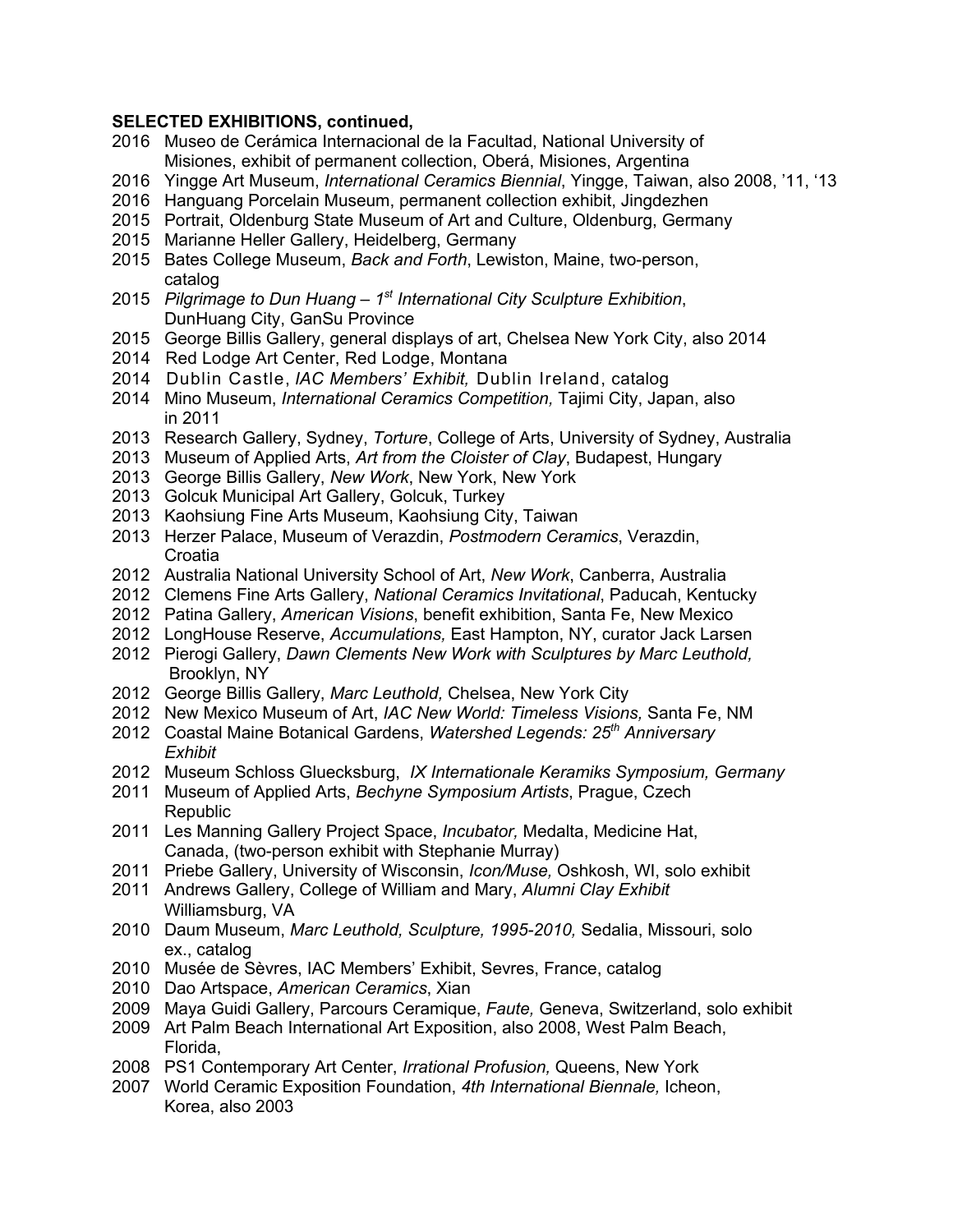## **SELECTED EXHIBITIONS, continued,**

- 2006 Latvian National Museum of Art, *World Clay*, Riga, Latvia
- 2006 Renwick Museum, *Renwick Alliance Benefit Fundraiser,* Washington, D.C.
- 2005 Seto City Museum, *Artists-in-Residence in Seto 2002-5,* Seto, Japan
- 2004 Musée Ariana, *Ceramique Contemporaine,* Geneva, Switzerland
- 2004 Gallery 1, *Artists-in-Residence in Seto 2002-5,* Tokyo, Japan
- 2004 Museum of Art & Design, *Jack Lenor Larsen: Creator and Collector,* New York **City**
- 2003 Schein-Joseph Museum, at Alfred University, *Four times,* Alfred, New York, solo exhibit, catalog
- 2002 Renwick Gallery, Smithsonian Museum, *USA Clay,* Washington, D.C.
- 1999 Everson Museum, *Marc Leuthold*, Syracuse, New York, solo, catalog
- 1999 Metropolitan Museum of Art, Clay into Art, New York City

# **GRANTS and AWARDS**

- 2021 39<sup>th</sup> International Sculpture Sympo, Center for Applied and Fine Arts, Kikinda, Serbia
- 2020 Ratchaburi International Ceramics Symposium, Thailand, deferred to 2021
- 2019 Awarded consultancy by Qian Shu Dragon Kiln, Dingshan, Yixing, China
- 2019 Awarded collection certificate, Qian Shu Dragon Kiln Exhibition Hall, Yixing, China
- 2019 Artists' Fellowship, Taoxichuan International Art Center, Jingdezhen, China (deferred)
- 2018 Artist-in-Residence Fellowship, Jingdezhen Ceramic Institute, Jingdezhen, China
- 2017 2nd Prize, Blanc de Chine International Competition
- 2017 Blanc de Chine Fellowship Residency, Dehua, China
- 2017 Artist-in-Residence Fellowship, Shangyu International Ceramic Center, also 2016
- 2016 Artist-in-Residence Fellowship, Yingge Museum, Taipei, Taiwan
- 2016 Visiting Artist Fellowship, Archie Bray Foundation, Helena, Montana, USA
- 2016 Visiting Critic, Vermont Studio Center, Johnson, Vermont, USA, also 2014
- 2015 Portrait Artist, International Ceramics Fair, sponsors: Oldenburg, Museum, Werkschule – Werkstatt fur Kunst und Kulturarbeit, Oldenburg, Germany
- 2015 XX International Fine Art Colony of Ceramics, Zlakusa 2015, Uzice, Serbia
- 2013 Visiting Research Fellow, Sydney College of the Arts, University of Sydney, Australia
- 2013 Stadttopferei Neumunster, Artist in Residence, Germany
- 2013 Kocaeli University, 3rd International Ceramic Symposium, Turkey
- 2012 Australia National University, Artist-in-Residence, Canberra, Australia
- 2011 NCECA funded International Residency with Medalta, Alberta, Canada
- 2011 IX International Ceramics Symposium, Roemhild, Germany
- 2010 24th International Symposium of Ceramics, Bechyne, Czech Republic
- 2010 Maison Des Metiers D'Art de Quebec, Artist-in-Residence, Quebec City, Canada
- 2010 Tajimi City, Artist-in-Residence, Japan
- 2009 Les Ateliers Ceramique de la Fondation Bruckner, Artist Fellowship, Geneva, Switzerland
- 2008 International Ceramic Studio, Keskemet, Artist-in-Residence, Hungary
- 2007 FLICAM American Ceramics Art Museum, Artist-in-Residence, Fuping China
- 2006 Robert M. McNamara Foundation, Artist Fellowship, Westport Island, Maine, USA
- 2005 Seto City, Seto, Artist-in-Residence, Japan, also 2003
- 2005 Edward F. Albee Foundation, Artist Fellowship, Montauk, New York, USA
- 2005 I-Park Artists' Enclave, Artist Fellowship, East Haddam, Connecticut, USA, also 2002
- 2003 Spec. Prize, World Ceramic Exposition Foundation, 2nd Biennale, Korea
- 2001 Dokuz Eylul University, International Ceramic Symposium, Izmir, Turkey
- 2001 Watershed Center, Artist Fellowship, New Castle, Maine, USA, also 1998 and 1995
- 1999 Institut fur Kunstlerische Keramic, salt glaze project, Hohr-Grenzhausen, Germany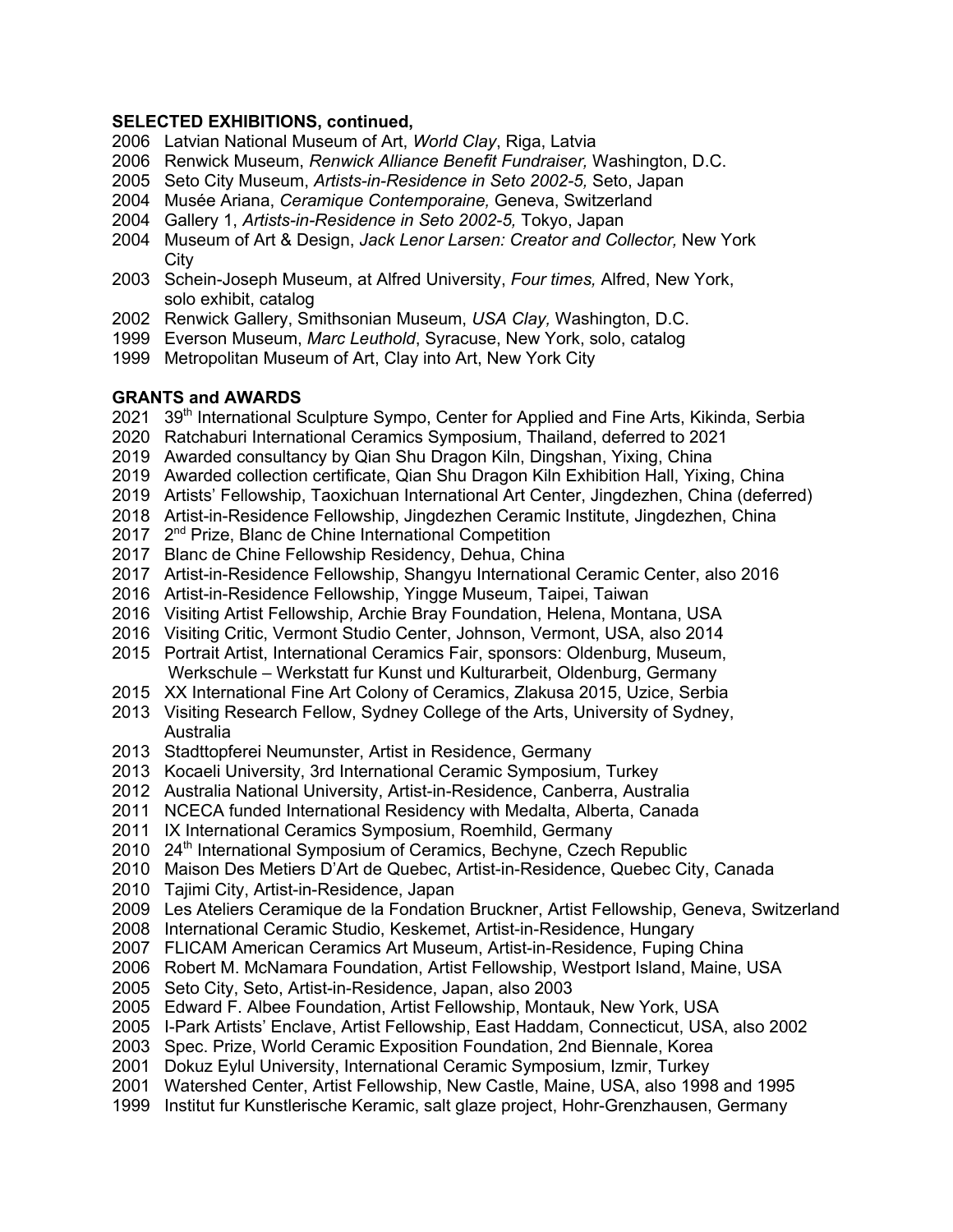# **GRANTS and AWARDS, continued**

- 1999 Crafts Alliance of New York, Artist's Grant, Syracuse, New York, USA
- 1998 New York Experimental Glass Workshop (Urban Glass) Fellowship, New York, USA
- 1997 JINRO Ceramic Workshop Kyungnam University, Guest Artist, Korea
- 1996 Arts/Industry, John Michael Kohler Arts Center, Artist Fellowship, Wisconsin, USA
- 1995 Bemis Center for Contemporary Art, Artist Fellowship, Omaha, Nebraska, USA
- 1993 Chateau de la Napoule, La Napoule Foundation Fellowship, La Napoule, France
- 1993 Banff Centre for the Arts, Artist-in Residence, Banff, Alberta, Canada

# **SELECTED BIBLIOGRAPHY**

- 2021 *Innovation in Ceramics, Glass, and Jewelry Design, 36 artists,* by Marc Leuthold, Qin Ling, and Gong Shijun, to be published by the International Cultural Inheritance and Innovation Studio, SIVA, Shanghai, China
- 2020 The Third International Woodfire Festival, by Marc Leuthold, Published in Neue Keramik Journal, Germany. Issue 4/20
- 2020 Zibo Grand Master Li Ziyuan, by Marc Leuthold, Published in Neue Keramik Journal, Germany. Issue 3/20
- 2020 Richard Slee's Perfect Pie, by Marc Leuthold, Published in Neue Keramik Journal, Germany. Issue 1/20, pp 22-25
- 2019 Datong International Sculpture Biennial, by Marc Leuthold, Published in Neue Keramik Journal, Germany. Issue 4/19, pp 46-49
- 2018 RongChang Internationales Topfer-Symposium, by Marc Leuthold Published in Neue Keramik Journal, Germany. November Issue, pp 40-43
- 2018 Cultural Sharing among Nations/Contemporary Artists, (a Chinese publication), November, 2018, pp 258-261
- 2018 Looking Back on Avant-Garde, Commemorating the 150<sup>th</sup> Anniversary of Rossini's Death, 2018 Winland Christmas Gala Concert, Blanc de Chine International Ceramic Award, (a Chinese publication), December 2018, pp111 – 122
- 2018 Functionality, Spirituality, Diversity, New Orientalia, International Academy of Ceramics exhibition catalog, September 2018, p 81
- 2018 "Exhibition of Ceramic Works by Foreign and Domestic Teaching Faculty at Institute of Pindingshan", Zhenzhou City, Henan Museum catalog, Zhengzhou City, Henan Province, China, (Li You Yu curator)
- 2018 "The DNA of Ink Paintings Walks into a Wonderful Life," by Li Keling, published by Xinming Evening News, Editors Wu Nanyao, Lin Mingjay, December 4, 2018, brief mention
- 2018 "Dawn Clements, Who Put Her Life into Her Panoramas…" by Neil Genzlinger, published in the *New York Times,* December 7, 2018, brief mention
- 2018 Brennpunkt Keramik, Zeitgenossische unikatkeramik Der Sammlung Hannelore Seiffert, by Hannelore Seiffert and Nicole Hix-Hauck, Stadtische Galerie Neunkirchen, Germany, 2018, pp 51
- 2018 *NCECA Journal*, Japanese Contemporary Ceramics and Tableware in the Tajimi and Seto Region,pg 166-169, Volume 39
- 2017 *China Ceramic Artist*, 1st Shangyu Celadon Modern International Ceramics Exhibition, pg 23-40, Issue 2017/3
- 2017 *Neue Keramik,* Artist in Residence Center Shangyu by Ellen Spijkstra, p 46-47, Issue 2/17
- 2017 *Neue Keramik,* Kenichi Harayama's Nonobjective Minimalism, by Marc Leuthold, p 30-33, Issue 1/17
- 2016 *Neue Keramik,* Marc Leuthold, cover article, by Walter Lokau, PhD, p 51, Issue 4/16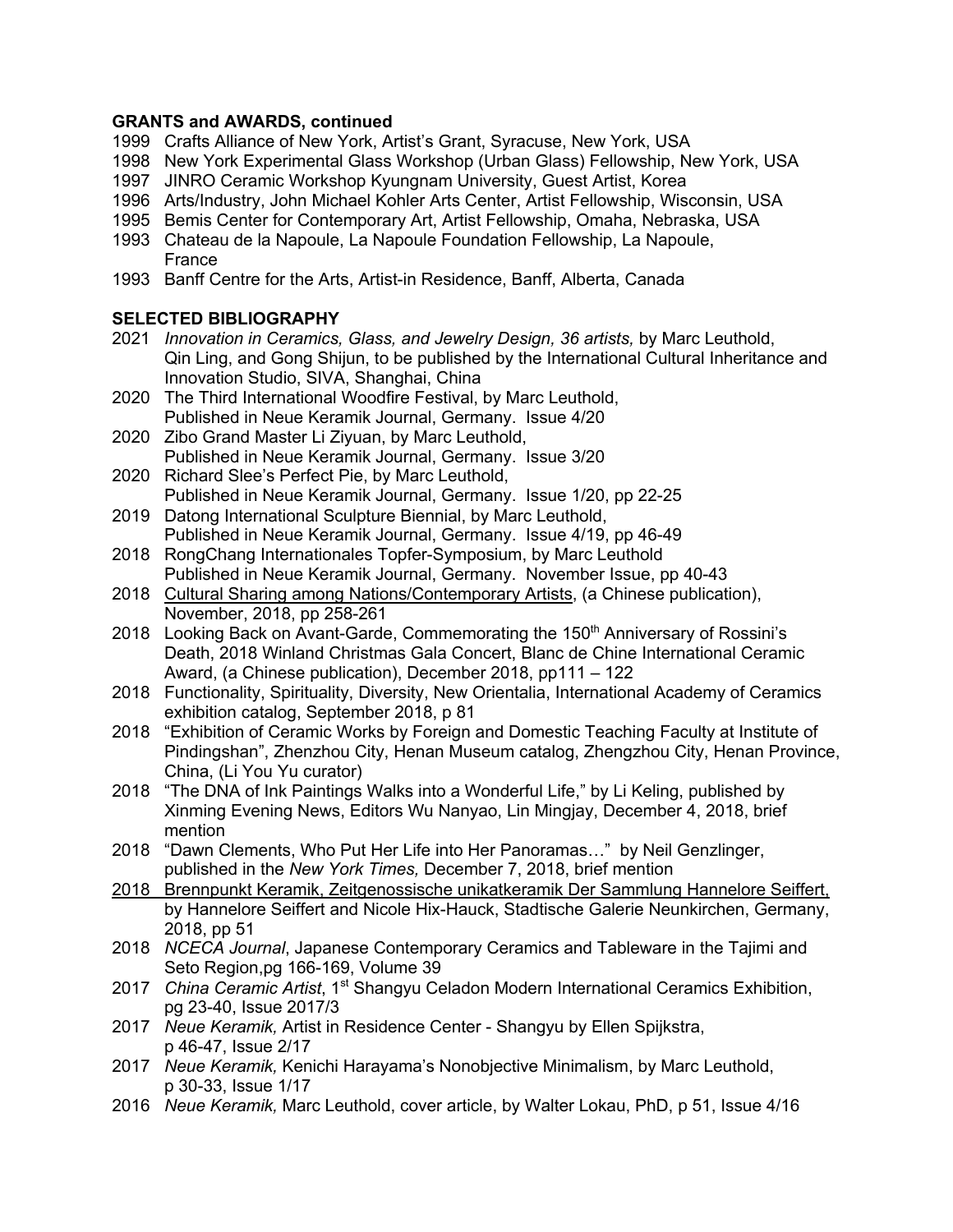## **SELECTED BIBLIOGRAPHY continued**

- 2016 Neue Keramik, 20<sup>th</sup>Annual Zlakusa Ceramic Sympo., by Marc Leuthold, p 53, Issue 3/16
- 2016 *Ceramics: Art & Perception,* Ceramic Art Leaving the Ghetto, by Marc Leuthold, Issue 103
- 2017 *New Ceramics*, Li You Yu, Master of Porcelain, by Marc Leuthold, p. 20-24, 5/17 issue
- 2016 *Learning from LongHouse,* by Jack Lenor Larsen, Pointed Leaf Press, pp. 112, 115
- 2016 *Metropol, Kunstraum Heidel berg,* MARC LEUTHOLD UND PETER CALLAS: Keramische Kunst von jenseits des großen Teiches, by Dr. Walter Lokau, p.23
- 2015 *Comma,* Marc Leuthold, Artist, cover article and in-depth interview, by Mohammad Zare, editor, published by Tehran Art University, Tehran, Iran, pp. 38-109
- 2015 *New Ceramics*, In Studio with Marc Leuthold by Evelyne Schoenmann, p. 62-3, 5/15 issue
- 2015 *New Ceramics*, The Flow of Time, Marc Leuthold and Martin McWilliam, Oldenburg International Ceramics Fair, p43 Issue 4/15
- 2015 *New Ceramics*, Japanese Contemporary Ceramics Tajimi and Seto Region, by Marc Leuthold, p. 56-9, 1/15 issue
- 2015 Back and Forth catalog in conjunction with and published by Bates College Museum on the occasion of the Back and Forth exhibit, Lewiston, ME
- 2015 *Portland Press Herald,* "Back and Forth goes up and down at Bates, by Daniel Kany, January 25<sup>th</sup>
- 2014 *China Ceramic Artist*, The Member Exhibition of the Dublin Convention of the IAC
- 2014 *Ceramics Technical,* Marc Leuthold in Italy by Rolando Giovaninni, 6 pg article, issue 39
- 2013 *New Ceramics,* (Published in Frechen, Germany,) Bai Ming, Unity in Multiplicity, by Marc Leuthold, p. 30-3, 5/13 issue
- 2013 *NCECA Journal, Volume 34,* American Ceramics Museum in China, by Marc Leuthold, pp.128-9
- 2013 Art From the Cloister of Clay International Ceramics Studio, Museum of Applied Arts, Budapest, Hungry, p. 99.
- 2013 *New Ceramics, (Published in Frechen, Germany,)* The 13<sup>th</sup> International Ceramics Biennale in Belgium, by Marc Leuthold, p. 42-3, 2/13 issue
- 2013 *Terrart,* (published in Barcelona, Spain by the Associació de Ceràmistes de Catalunya, Spain,) North American Ceramists, Issue #42
- 2012 China Ceramic Artist, (Published in Beijing, China,) IAC Exhibit at New Mexico Museum of Art, issue 3/2012/29
- 2012 *China Ceramic Artist*, (Published in Beijing, China,) Marc Leuthold, p. 62-7, issue 2/2012/28
- 2012 *Huffington Post, The Blog,* Still Life as Landscape: Dawn Clements' New Exhibition at Pierogi's, by Anne Couillaud, 1/19/12,

*http://www.huffingtonpost.com/anne-couillaud/dawn-clements\_b\_1207546.html*

2012 *Village Voice,* James Brooks and Dan Flavin at Greenberg Van Doren Plus… by R. C. Baker, Jan 11, 2012

www.pierogi2000.com/2012/01/dawn-clements-in-the-village-voice/

2012 *The L Magazine,* Inside the Artist's Studio: Dawn Clements in Greenpoint by Benjamin Sutton, Jan 4, 2012 www.thelmagazine.com/newyork/inside...dawn-clements.../Content?...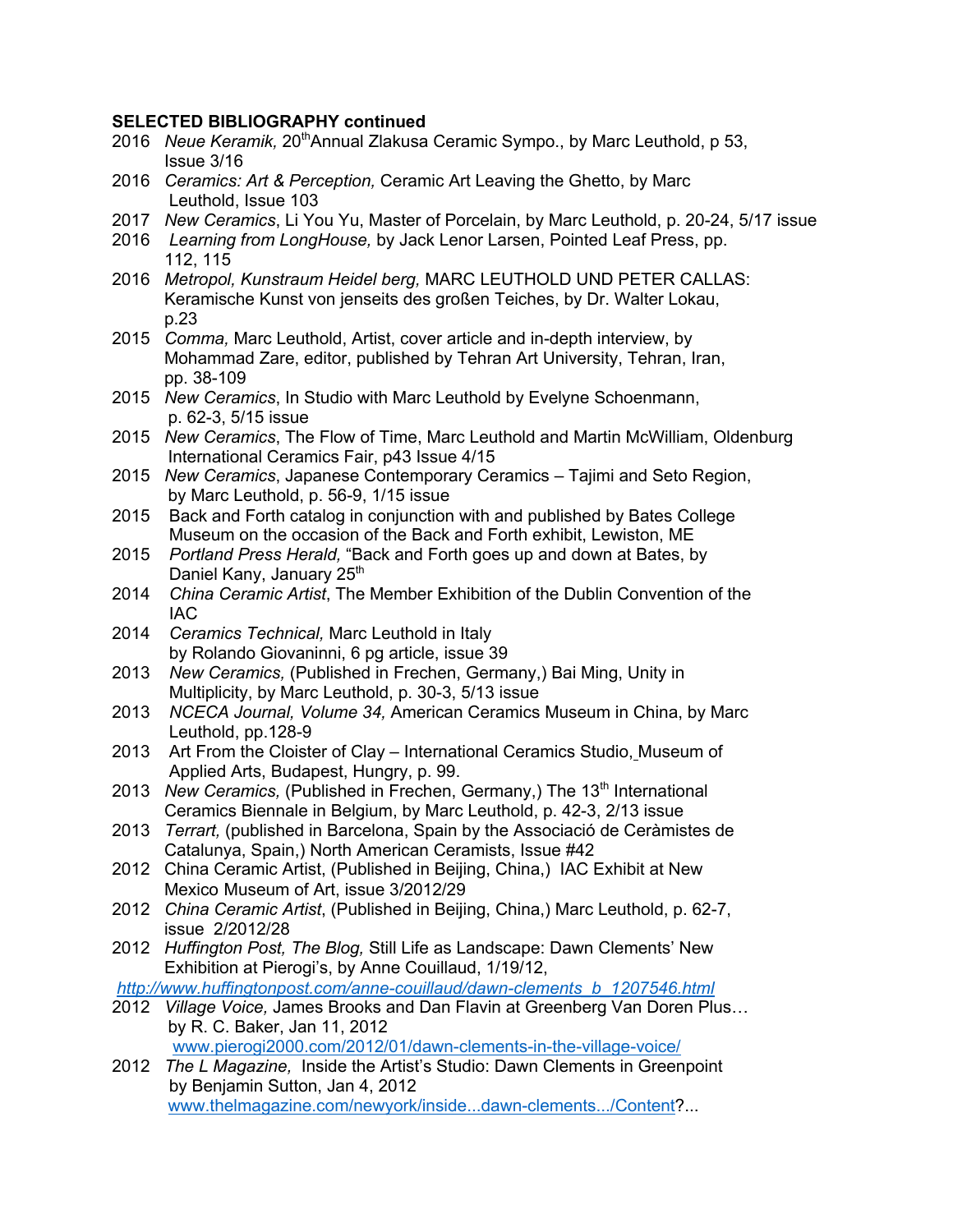## **SELECTED BIBLIOGRAPHY continued**

- 2012 *Ceramics Monthly,* Everything Flows: International Ceramic Symposium Roemhild by Joerg M. Unger, pg 38-44, January issue
- 2011 *New Ceramics,* Enjoying Color, The IX International Keramicsymposium in Roemhild by Doris Weilandt, pg 44-5, 6/11 issue
- 2011 *Sculpture*, Marc Leuthold, A Review, by Ivy Cooper, p. 40-6, June issue
- 2011 *Ceramics: Art & Perception,* Offering: Marc Leuthold A Review, by Tanya Hartman, p. 40, issue 83, cover article
- 2011 *artegia La Ceramica in Italia e nel mondo,* In Canada, due esempi di come sviluppare,promusovere e endere l'arte, by Martha Pachon Rodriquez, p. 14, Issue 8
- 2009 *New Ceramics,* International Ceramics Studio Kecskemet by Marc Leuthold, p 42-6, Issue 4/09
- 2005 *Revista Ceramica,* Marc Leuthold by Antonio Vivas (in Spanish) cover article, issue 96
- 2004 *World Famous Ceramic Artists Studios*, Bai Ming, Shanghai, China, p 214-229
- 2003 *Contemporary Studio Porcelain* by Peter Lane, cover image
- 2003 *Kerameiki Techni,* NCECA Emerging Artists, by Glen Brown, issue 45
- 2003 *Kerameiki Techni,* Marc Leuthold, by John Perreault, p 50-3, issue 43
- 2002 *Neue Keramik,* Marc Leuthold, cover article, by Sarah Wilkins, p 26-30, Issue 1/02
- 2002 *Ceramics Monthly*, Marc Leuthold, cover article p 54-60, Summer Issue

## **LECTURES, 2017-20**

- 2020 Lecture, Ratchaburi Art Museum, Ratchaburi, Thailand, June, postponed
- 2020 Lecture, Fine and Applied Arts Center, Terra Symposium, Kikinda, Serbia, July, postponed
- 2020 Lecture, National Museum and Museum of Architecture, Ljubljana, Slovenia, June, postponed
- 2019 Keynote speaker and demonstrator, Israel Ceramics Association, Givat Haviva, Israel, December
- 2019 Lecture, Tel Aviv Museum of Art, Israel, Dec
- 2019 Lecture, Tiveon Art Center, Israel, Dec
- 2019 Keynote speech, Forum of First Qianshu Dragon Kiln Woodfired Art Festival, Yixing, China, Oct
- 2019 Lecture, Woodfire Symposium Educational Forum, SVIA, Shanghai, Oct
- 2019 Lecture, 37th Floor Museum with calligraphy master Wang Zhiwen, Shanghai Tower, China
- 2019 Lecture, University of Shanghai for Science and Technology, USST, Shanghai, November
- 2019 Keynote lecture, Innovation in Pedagogy, SIVA Education Discussion Forum, Shanghai, Nov
- 2019 Fain College of Art, Midwestern State University, Wichita Falls, Texas, USA
- 2019 SIVA Ceramics/Glass, International Forum on Inheritance and Innovation of Art and Craft, Nov
- 2019 Lectures sponsored by the China National Arts Fund at Jingdezhen Ceramic Institute. Lectures videotaped. Lectures included "Trends and Developments in Modern Ceramics" and "Christine

 McHorse, Native American Ceramist," and "Young American Studio Artists" Jingdezhen, April 8, 2019

- 2019 Keynote speaker and presenter at 2019 Ningbo International Art Education and Exchange Seminar of Dance and Visual Arts hosted by Zhejiang Fashion Institute of Technology Ningbo, May 20, 2019
- 2019 Lectures to visiting masters, teachers, and designers from Zhibo. Lecture on American Masters, Young American studio talents, and Developments in American Ceramics. Shanghai, June 2<sup>st</sup>, 2019
- 2018 Keynote lecture at Japanese Ceramics Symposium, Jingedezhen, China, October
- 2018 Lecture and demonstrations, teachers and students of Guoxiang Culture Training Institute